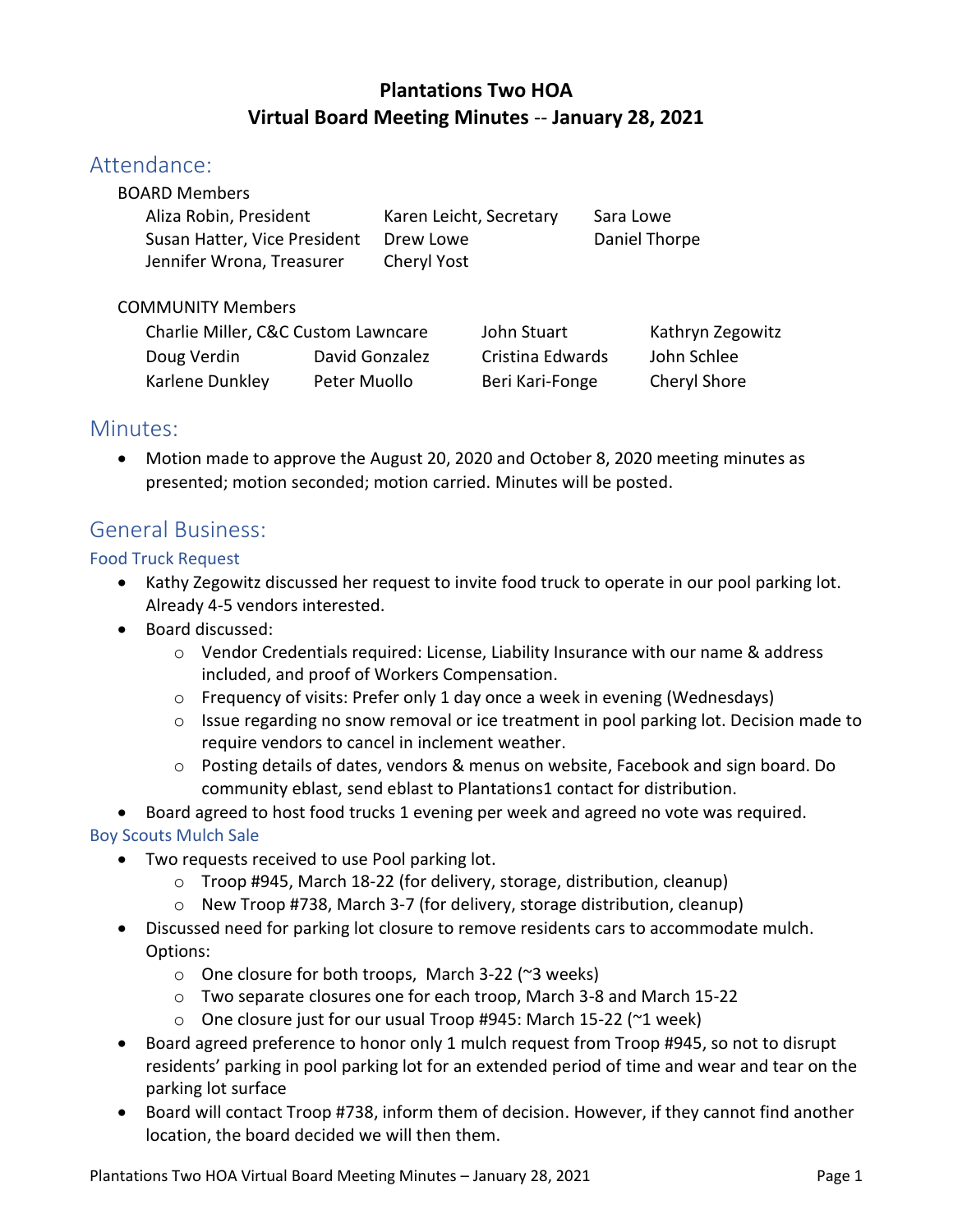#### Towing Contract Update

- Towing contract finalized and signed. Signs being ordered (per Montgomery County code).
- Discussed draft Towing Procedure issues and agreed to make some changes to the document, redistribute new version to the Board for review and email vote (which requires unanimous vote) prior to publication.

#### HOA Governing Documents

- Discussed statement in By-Laws that allows copies of governing documents to be purchased for a fee.
- Motion was made to charge \$25 per request (either digital or paper) of our governing documents; motion seconded; motion passed with a vote of 6 for and 2 against.

#### Insurance Update

• Jennifer Wrona announced that our Directors and Officers (D&O) insurance policy is coming up for renewal and will be reviewed with our agent for possible changes/updates.

# Grounds Committee Update:

#### C&C Custom Lawncare contractor – Charlie Miller discussed community concerns:

- Leaf cleanup and edging in townhouse areas: Aware of complaint that leaves and edging debris are blown into some homeowners' yards. He stated he will work with his staff to try to alleviate the problems.
- Mulching to be done end of March early April timeframe and the townhouse areas will take ~3-days. Board requested no mulching during County school spring break (3/29-4/6). Charlie will coordinate the schedule with grounds chair.
- Board reported to Charlie on the Light Pole broken by his crew. We received payment from Charlie for the replacement light pole which has been reordered and the replacement should be received and installed in 10-12 weeks.

#### County Free Tree Program

- 26 Free trees were allocated to the community in our second approved planting.
- Most are installed, with a few remaining that can only be planted in spring.
- Discussed periodic watering of new trees with Charlie, he suggested to start in mid-April or later.

#### Snow Removal on Community Paths

- Board discussed discontinuing snow removal and ice treatment service of common area paths used for school walking traffic while Montgomery County Schools are not in person learning. Last cleanup cost was ~\$1,200. This service is contracted for "school" paths when "school is in session".
- Motion was made to discontinue snow removal and ice treatment on contracted school paths as long as school is not being conducted on school premises but will resume services when school returns to in person classes; motion seconded; motion carried with a vote of 5 for and 3 against.
- Action: Determine the HOAs potential insurance liability coverage on icy paths; and determine if signage is required by Montgomery county or our insurance.

#### Vehicles Driving on Common Areas

• Discussed issues regarding residents and contractors driving on/across common areas and the related damages, including fines, responsibility, waiver agreements, etc.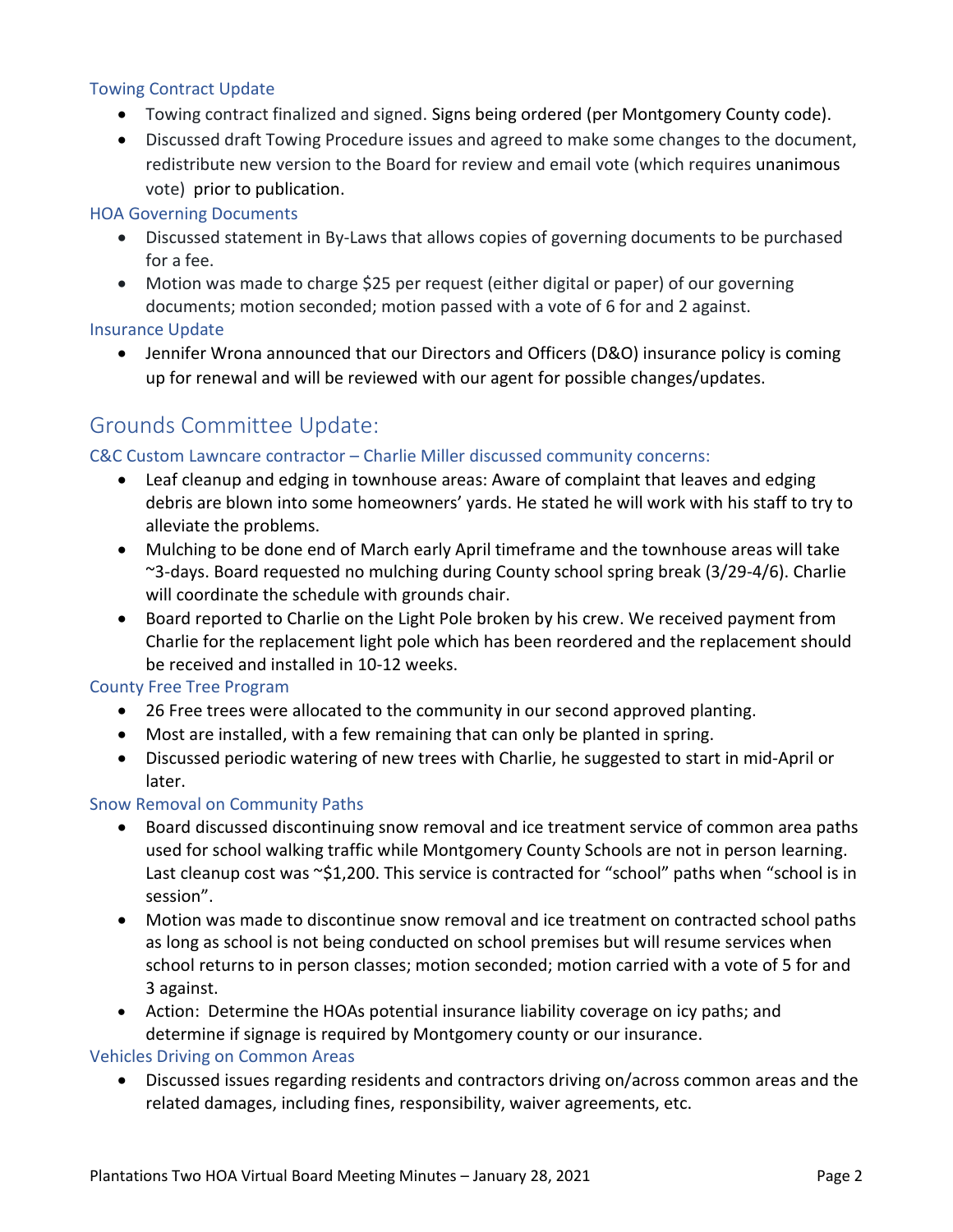- Suggestion made to draft a policy regarding use of common grounds with restrictions, violations, etc.
- Board members can send input for policy to the board email.

### Tennis Court

- Potential crack issues/repairs will be reviewed in spring.
- New gate closer will be installed in conjunction with the Pool doors and lock repairs in the spring.

## Playground Slide

- Discussed repair or replacement of vandalized slide and pending insurance claim.
- Decision was tabled until our next meeting, unless the insurance company approves payment for a new slide and new ADA swing. The \$500 budgeted for playground will then be used for the deductible if necessary.

# ACC Committee Update:

## General

- Responded to, Clarified and Processed 8 Property Improvement Requests.
- Conducted and Processed 1 new Resale Inspection Certificates and 3 revised Certificates.

## Shed Colors

- Recommendation made to update the current ACC Shed color requirements due to availability of pre-built shed colors and changes in current styles and trends.
- Motion made to revise the current ACC Shed color rule; motion seconded; motion carried.
- Action: Cheryl will draft a change to the current requirements for review by the board.

# Pool Committee:

## Capital Repairs for Pool

- White Coat Contract
	- o Previously, the Board voted to accept Georgetown Aquatics' quote for the white coat repair at the October 2020 meeting.
	- $\circ$  Georgetown is responsible for contract schedule and completion of the project.
	- o Repair is required for Pool Opening.
- Committee reported on and requested approval for their recommended not to exceed contractor bids for the following required Capital repairs:
	- o New black 6' high fence around electrical box as per Montgomery County regulations; not to exceed Cost of \$3,200.
	- o New doors locks & door adjustments, not to exceed Cost of \$1,300.
	- $\circ$  Electrical repairs (1) in office (add one circuit, one new outlet and label circuit panel); (2) electrical closet (trace and label main breaker panels); and (3) trace out location of circuit in pump room). Not to exceed Cost of \$1,000.
	- o Replace current ceiling light fixtures with LED fixtures for all lights in building (except closets). Not to exceed Cost of \$4,600.
	- o Repair ADA chair lift (accidentally damaged) total Cost Estimate of \$1,322. HOA Cost only \$500 and our insurance will cover the remaining balance.
	- o Pool Slide repair Cost estimate \$50
- Motion made that we approve the recommended Capital repairs at the not to exceed costs and cost estimates; motion seconded; motion carried.